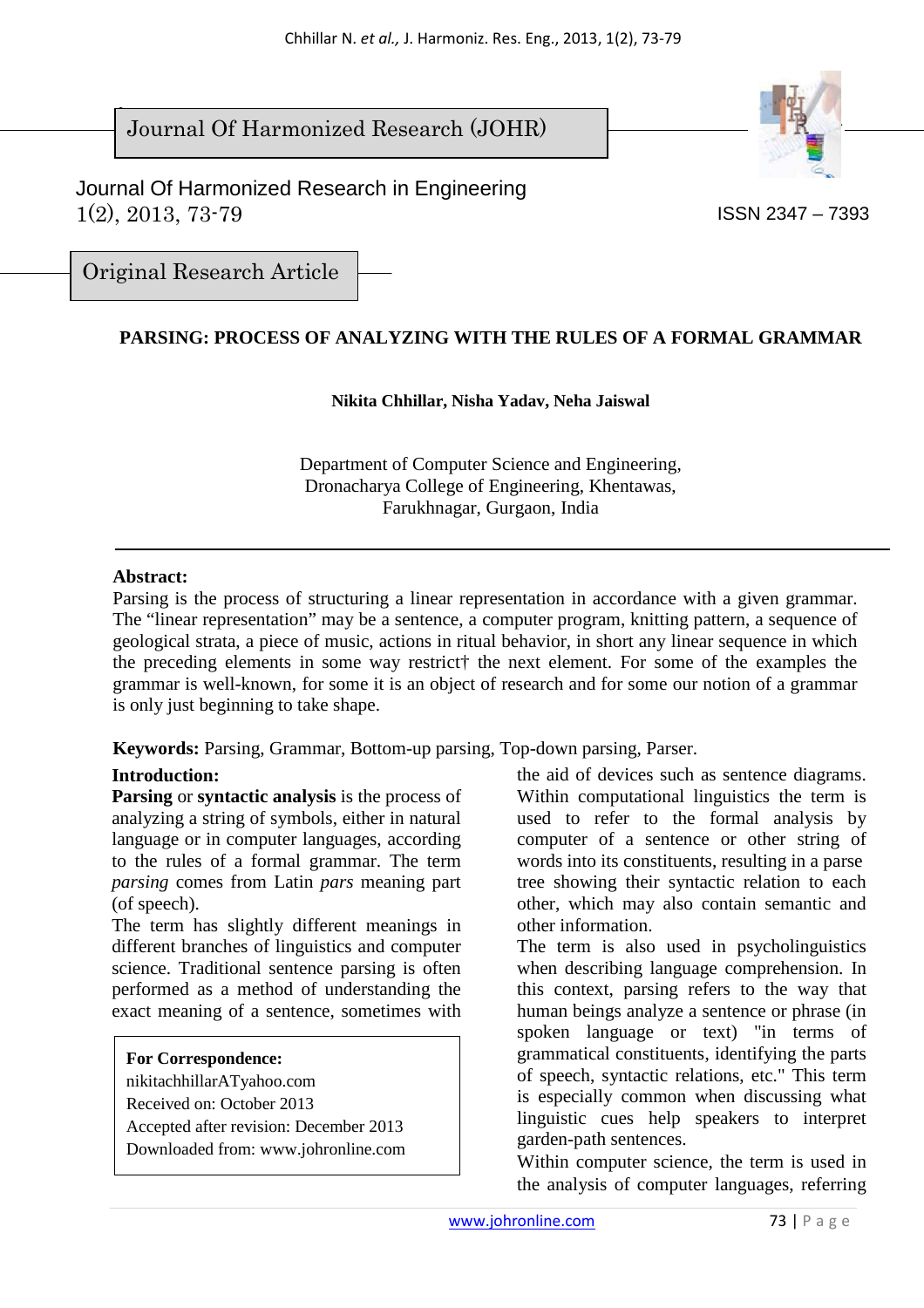to the syntactic analysis of the input code into its component parts in order to facilitate the writing of compilers and interpreters.

## **1) Traditional methods:**

The traditional grammatical exercise of parsing, are known as *clause analysis*, involves splitting a text into its component parts of speech with an explanation of the form, purpose, and syntactic relationship of each part. This is determined in many part from study of the language's conjugations and declensions, which can be quite complex for heavily inflected languages. To parse a phrase such as 'Kittu saw monkey' involves noting that the singular noun 'Kittu' is the subject of the sentence, the verb 'saw' is the third person singular of the past tense of the verb 'to see', and the singular noun 'monkey' is the object of the sentence. Techniques such as sentence diagrams are used to indicate relation between elements in the sentence.

## **2) Computational methods:**

In some machine translation and natural language processing systems, written texts in human languages are parsed by computer programs. Human sentences are not easily parsed via programs, as there is substantial ambiguity inside the structure of human language, whose usage is to convey meaning (or semantics) in a potentially unlimited range of possibilities however only some of which are germane to the particular case. So an utterance "Kittu saw monkey" versus "Monkey saw Kittu" is definite on one detail but in another language might appear as "Kittu monkey saw" with a reliance on the larger context to distinguish between those two possibilities, if indeed that difference was of concern. It is difficult to prepare formal rules to describe informal behavior even though it is clear that some rules are being followed.

To parse natural language data, researchers should first have same opinion on the grammar to be used. The selection of syntax is affected by both linguistic and computational concerns; for example some parsing systems make use of lexical functional grammar, whereas in general, parsing for grammars of this type is identified as NP-complete. Headdriven phrase structure grammar is another linguistic formalism that has been accepted in the parsing community, but further research efforts have focused on simple formalisms such as the one used in the Penn Treebank. Shallow parsing aims to locate only the boundaries of major constituents like noun phrases. Another admired strategy for avoiding linguistic controversy is dependency grammar parsing.

Most modern parsers are at least partially statistical; that is, they rely on a body of training data which has already been interpreted (parsed by hand). This approach permits the system to gather information about the frequency with which different constructions occur in specific contexts. Approaches which have been used consist of straightforward PCFGs (probabilistic contextfree grammars), maximum entropy, and neural nets. Most of the successful systems use *lexical* statistics (that is, they consider the identities of the words involved, as well as their part of speech). However such systems are vulnerable to over fitting and need some kind of smoothing to be effective.

Parsing algorithms used for natural language cannot rely on the grammar having 'good' properties as with manually designed grammars for programming languages. As mentioned before some grammar formalisms are very difficult to parse computationally; in general, even if the desired structure is not context-free, some type of context-free approximation to the grammar is used to perform a first pass. Algorithms which make use context-free grammars often rely on some alternative of the CKY algorithm, usually with some heuristic to prune away unlikely analyses to keep time. However some systems trade speed for accurateness using, example linear-time versions of the shift-reduce algorithm. A recent development has been parse reranking that the parser proposes several large numbers of analyses, and a more complex system picks the best option.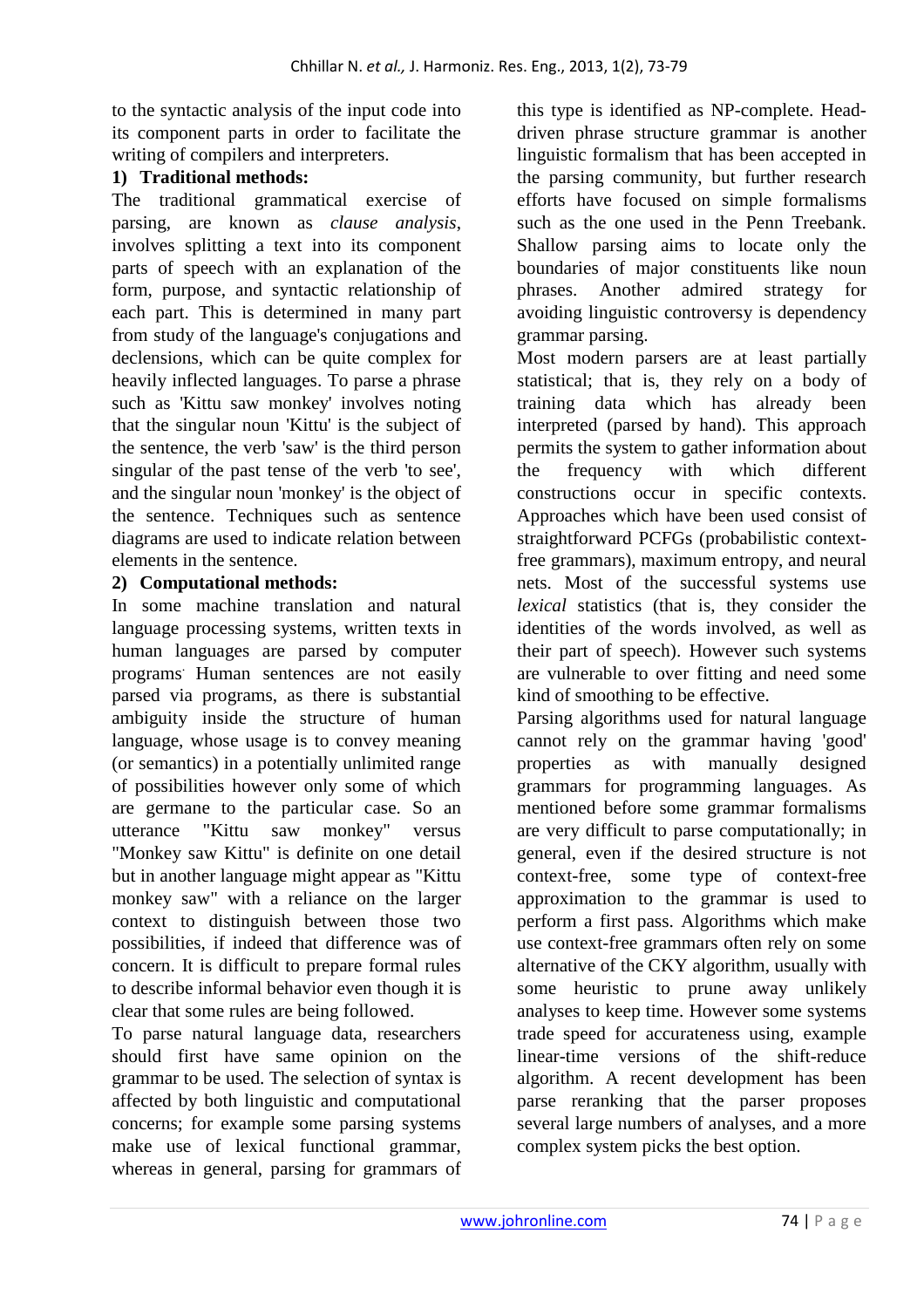## **3) Overview of process:**



These examples demonstrate the general case of parsing a computer language by two levels of grammar: lexical and syntactic.

The first step is the token generation, or lexical analysis, in which the input character stream is split into meaningful symbols defined with a grammar of regular expressions. For example, a calculator program would come across an input such as " $12*(3+4^2)$ " and split this into the tokens 12, \*,  $\left($ ,  $\frac{3}{2}, +$ , 4,  $\right)$ ,  $\left($ ,  $\frac{1}{2}, +$  each of which is a significant symbol in the context of an arithmetic expression. The lexer would contain rules that tell it, the characters  $*, +, \wedge,$ (and) mark the beginning of a new token, so meaningless tokens such as "12\*" or "(3" will not be generated).

The next stage is parsing or syntactic analysis, which examines that the tokens form an acceptable expression. This is generally done with reference to a context-free grammar which recursively defines parts that can make up an expression and the arrangement in which they must appear. However, not all rules defining programming languages can be conveyed by context-free grammars alone, for example type validity and proper declaration of identifiers. These rules can be formally conveyed with attribute grammars.

The last phase is semantic parsing or analysis that works out the implications of the expression just validated and taking the suitable action. Calculator or interpreter evaluates the expression or program, a compiler, would generate some kind of code. Attribute grammars can also be used to describe these actions.

### **Types of parsing:**

The *task* of the parser is basically to determine how the input can be derived from the start symbol of the grammar. This can be done in basically two ways:

- Top-down parsing- Top-down parsing can be viewed as an approach to find left-most origin of an input-stream by searching for parse trees using a top-down extension of the given formal grammar rules. Tokens are used from left to right. Complete choice is used to hold ambiguity by expanding every alternative right-handside of grammar rules.
- Bottom-up parsing A parser can initiate with the input and approach to rewrite it to the start symbol. Intuitively, the parser attempts to place the most basic elements, then the elements include these, and so on. LR parsers are instances of bottom-up parsers. Another term used for this sort of parser is Shift-Reduce parsing.

LL parsers and recursive-descent parser are examples of top-down parsers that cannot accommodate left recursive production rules. Although it has been assumed that simple implementations of top-down parsing cannot hold direct and indirect left-recursion and may need exponential time and space complexity as parsing ambiguous context-free grammars, extra sophisticated algorithms for top-down parsing have been produced by Frost, Hafiz, and Callaghan that accommodate ambiguity and left recursion in polynomial time and that generate polynomial-size depictions of the potentially exponential number of parse trees. Their algorithm is capable to produce both left-most and right-most derivations of an input with respect to a given CFG (contextfree grammar).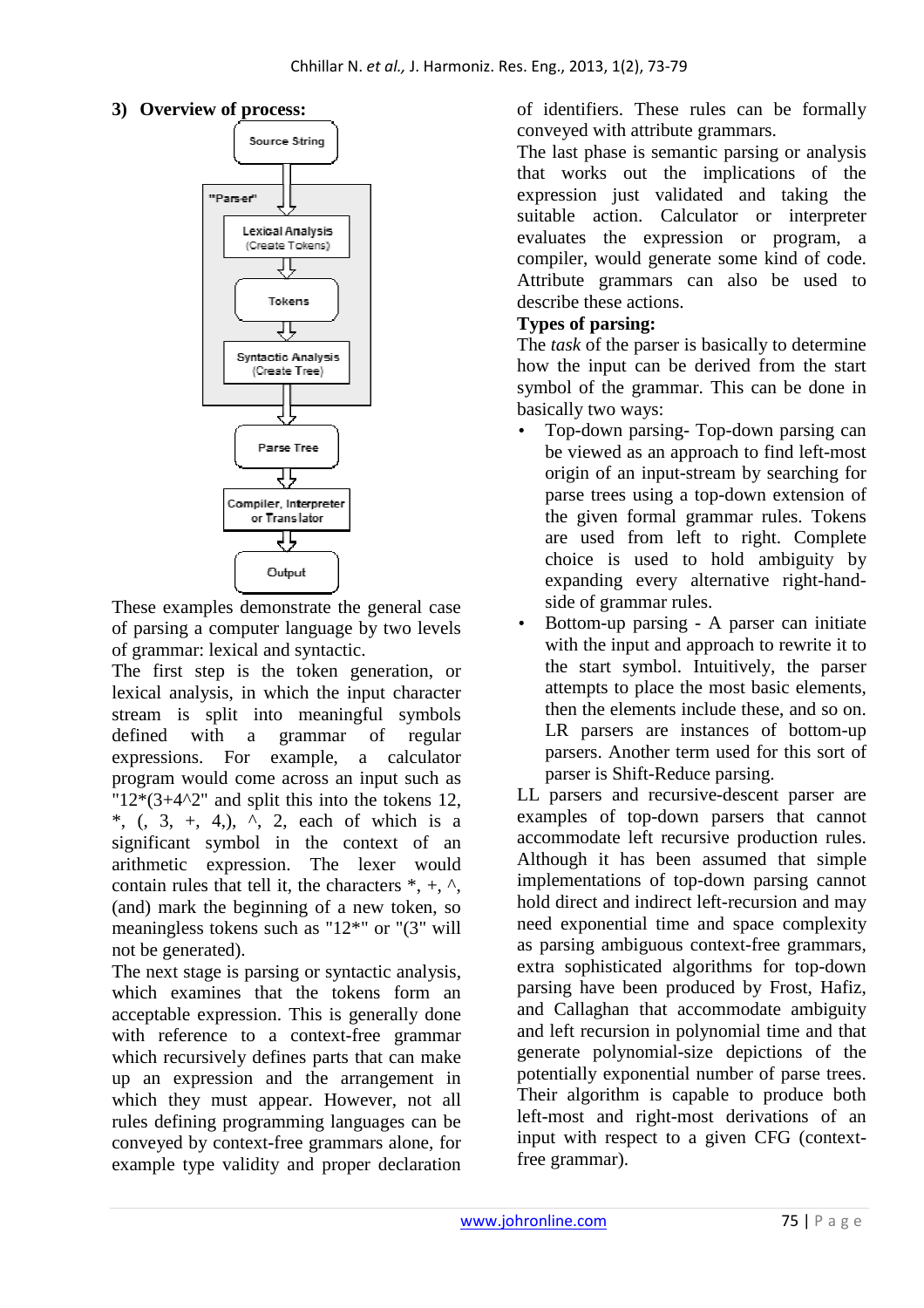An important dissimilarity with regard to parsers is whether a parser produces a *leftmost derivation* or a *rightmost derivation.* LL parsers will produce a leftmost derivation and LR parsers will produce a rightmost derivation (although usually in reverse).

Top-down parsing:

- **Top-down parsing** is a parsing approach where one begins with the top most level of the parse tree and works downward by using the rewriting rules for a formal grammar. LL parsers are a kind of parser that makes use of top-down parsing approach.
- Top-down parsing is a strategy of studying unknown data relationships by hypothesizing general parse tree structure and then considering the known fundamental structures are well-suited with the hypothesis. It occurs in the study of both natural languages and computer languages.
- Top-down parsing can be viewed as an shot to find left-most derivations of an input-stream by searching for parse-trees using a top-down expansion of the given formal grammar rules. Tokens are used from left to right. Inclusive choice is used to hold ambiguity by expanding all unconventional right-hand-sides of grammar rules.
- Simple executions of top-down parsing do not end for left-recursive grammars, and top-down parsing by backtracking may have exponential time complexity with respect to the length of the input for ambiguous CFGs. However, more complicated top-down parsers have been created by Frost, Hafiz, and Callaghan which do hold ambiguity and left recursion within polynomial time and which generate polynomial-sized illustrations of the potentially exponential number of parse trees

#### **Programming language application:**

A compiler parses input to assembly language from a programming language or an internal representation by harmonizing the incoming symbols to production rules. Production rules are defined using Backus-Naur form. An LL parser is a kind of parser that does top-down

parsing by applying each production rule to the received symbols, working from the leftmost symbol give way a production rule and then proceeding to the next production rule for every non-terminal symbol encountered. In this way the parsing begins on the Left of the result side (right side) of the production rule and calculates non-terminals from the Left first and, thus, moves down the parse tree for every new non-terminal before continuing to the another symbol for a production rule. For example:

•  $\overrightarrow{A} \rightarrow aBC$ <br>•  $\overrightarrow{B} \rightarrow c \mid cd$ • • would match  $A \rightarrow aB C$  and attempt to match  $B \to c \mid cd_{\text{next}}$  Then  $C \rightarrow df \mid eg_{\text{would be tried. As one may}$ suppose, some languages are extra ambiguous than others. For a non-ambiguous language that has all productions for non-terminal produce different strings: the string produced by one production will not begin with the similar symbol as the string produced by another production. A non-ambiguous language might be parsed by an LL  $(1)$ grammar where the (1) implies the parser reads ahead one token at a time. For an ambiguous language to be parsed by an LL parser, the parser must look ahead more than 1 symbol, e.g. LL (3).

The common way out to this problem is to use an LR parser, which is a kind of shift-reduce parser, and does bottom-up parsing.

#### **Accommodating left recursion in top-down parsing:**

A formal grammar which contains left recursion cannot be parsed by a naive recursive descent parser if they are not converted to a weakly equivalent rightrecursive form. However, recent research reveals that it is possible to hold left-recursive grammars (along with all other forms of general CFGs) in a more complicated topdown parser by use of curtailment. A detection algorithm which accommodates ambiguous grammars and curtails an everemergent direct left-recursive parse by imposing depth limitations with respect to input length and recent input position, is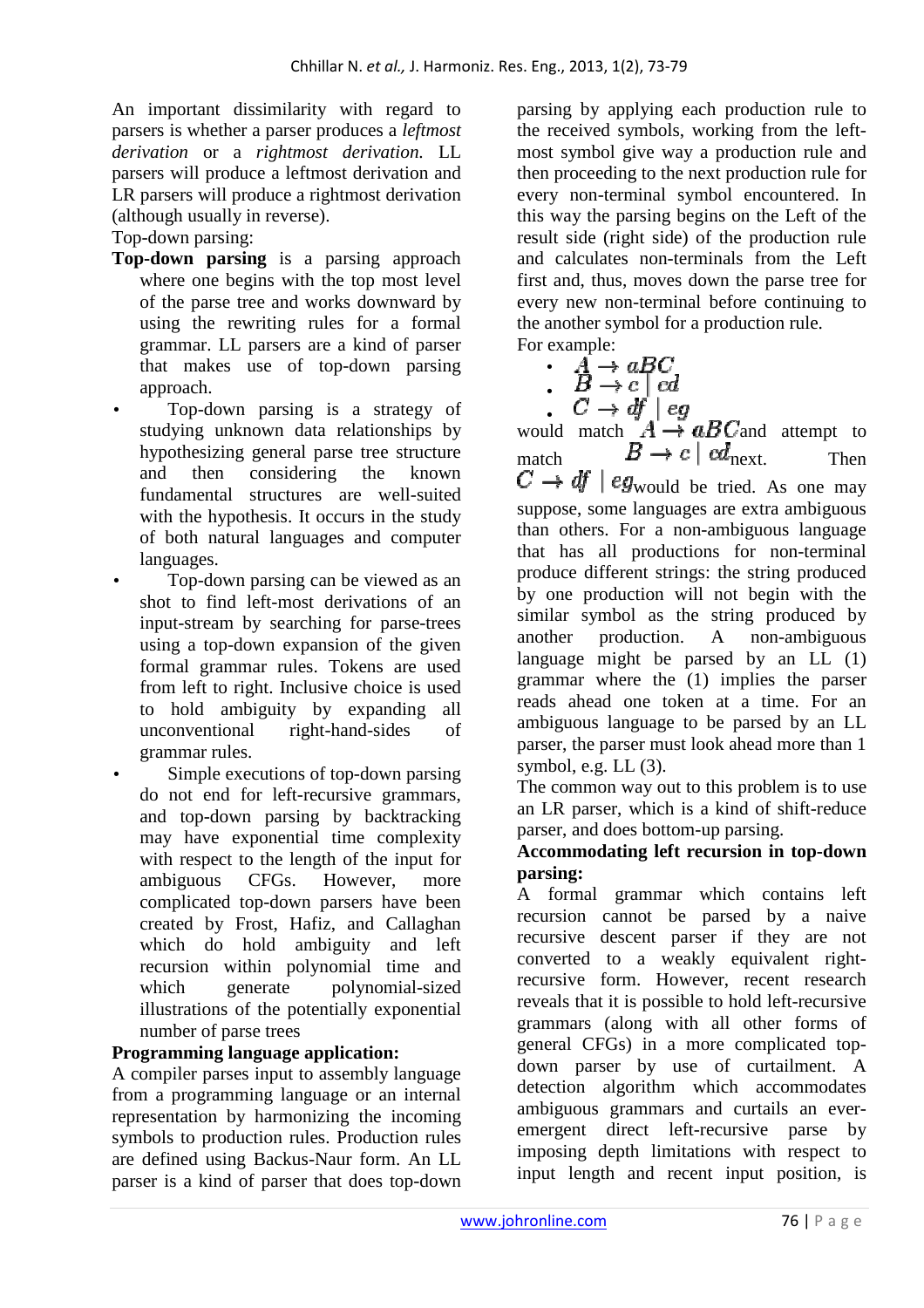described by Frost and Hafiz in 2006. That algorithm was extended to a absolute parsing algorithm to accommodate indirect (by comparing earlier computed context with current context) with direct left-recursion in polynomial time, and to generate compact polynomial-size demonstrations of the potentially exponential number of parse trees for highly ambiguous grammars by Frost, Hafiz and Callaghan in 2007. The algorithm has since been executed as a set of parser combinatory written in the Haskell programming language.

## **Time and space complexity of top-down parsing:**

When top-down parser tries to parse an ambiguous input with respect to an ambiguous CFG, it may require exponential number of ladder (with respect to the length of the input) to try all substitutes of the CFG in order to create all possible parse trees, which in due course would require exponential memory space. The problem of exponential time complexity in top-down parsers created as sets of mutually recursive functions has been explained by Norvig in 1991. His technique is similar to the use of dynamic programming and state-sets in Earley's algorithm (1970), and tables of the CYK algorithm of Cocke, Younger and Kasami.

The main idea is to store results of applying a parser p at point j in a memorable and to reuse result whenever the same situation arises. Frost, Hafiz and Callaghan also use memorization for refraining redundant computations for accommodating any form of CFG in polynomial time  $(\Theta \nvert n^4)$  for leftrecursive grammars and  $\Theta$  (n<sup>3</sup>) for non leftrecursive grammars). Their top-down parsing algorithm also needs polynomial space for potentially exponential ambiguous parse trees by 'compressed representation' and 'local ambiguities grouping'.

## Bottom-up parsing:

Parsing tells the grammatical structure of linear input text, as a primary step in working out its meaning. **Bottom-up parsing** discovers and processes the text's lowest-level small elements first, before its mid-level structures, and leaving the highest-level whole structure to last.

Bottom-up parsing works in the reverse direction from top-down parsing. A top-down parser initiate with the start symbol at the top of the parse tree and works downward, driving productions in forward direction until it gets to the terminal leaves. A bottom-up parse begins with the string of terminals itself and build from the leaves upward, working in reverse to the start symbol by applying the productions. Then a bottom-up parser searches for substrings of the working string which matches the right side of some production. When it finds such a substring, it substitutes the left side non-terminal for the matching right side. The goal is to lessen all the way till the start symbol and report a successful parsing. Generally, bottom-up parsing algorithms are more authoritative than topdown methods, but not surprisingly, the construction required is also more complex. It's difficult to write a bottom-up parser by hand for anything but trivial grammar, but fortunately, there are excellent parser generator tools like **yacc** that build a parser from an input specification, not unlike the way **lex** build a scanner to your spec. *Shift-reduce*  parsing is the commonly used and powerful of the bottom-up techniques. Bottom-up parsing takes as input a stream of tokens and develops the list of productions used for building the parse tree, but the production is discovered in reverse order of a top down parser. Like a table-driven predictive parser, it makes use of a stack to keep track of the position in the parse and a parsing table to determine what to do next.

## **Bottom-up Versus Top-down:**

The bottom-up name originally comes from the concept of a parse tree, in which the detailed parts are at the bushy bottom of the (upside-down) tree, and larger structures collected from them are in successively higher layer, until at the top or "root" of the tree a single unit explains the entire input stream. A bottom-up parse processes that tree starting from the bottom left end, and incrementally work its way upwards and rightwards. A parser may act on the structure hierarchy's low, mid, and highest levels without ever creating an actual data tree; the tree is then merely implicit in the parser's actions.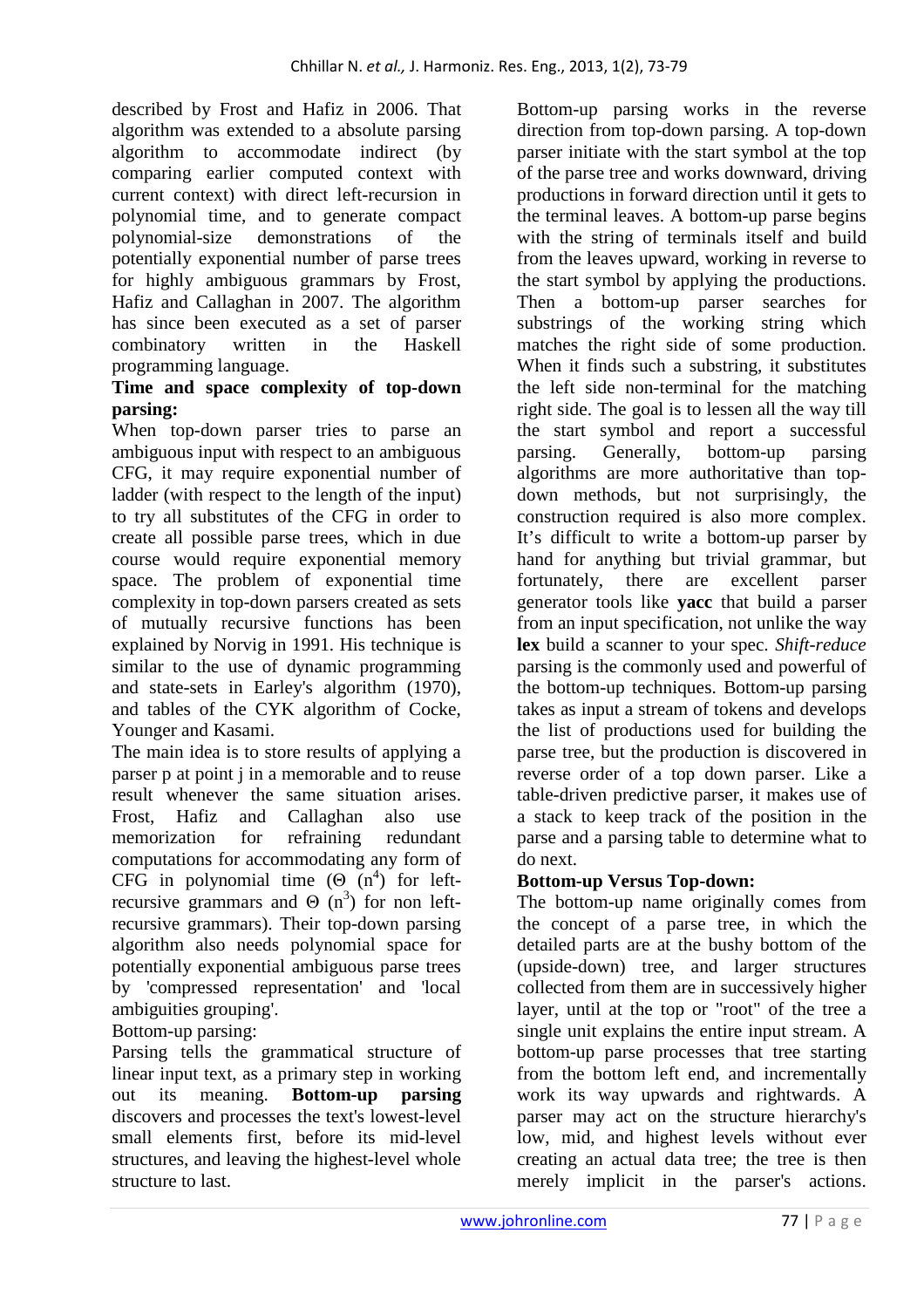Bottom-up parsing lazily waits until it has scanned and parsed all parts of some construct before committing to what the combined construct is.



Typical parse tree for  $A = B + C^*2$ ; D = 1

Bottom-up parse steps Top-down parse steps

The opposite of **bottom-up parsing methods** are **top-down parsing** methods, in which the input's almost structure is decided (or guessed at) first, before dealing with mid parts, leaving the lowest small details to last. In top-down parse processes the hierarchical tree starting from the top, and incrementally work downwards and rightwards. Top-down parsing keenly decides what a construct is much earlier, when it has only scanned the leftmost symbols of that construct and has not yet parsed any of its parts. **Left corner parsing** is a hybrid method which works bottom-up along the left edge of each subtree, and topdown on the rest of the parse tree.

If grammar has multiple rules which start with the same leftmost symbol but have different endings, then the grammar can be handled by a deterministic bottom-up parse but cannot be handled by top-down without guesswork and backtracking. So bottom-up parsers handle a larger range of computer language grammar than do deterministic top-down parsers.

Bottom-up parsing is every now and then done by backtracking. But generally, bottom-up parsing is done by a **shift-reduce parser** such as a LALR parser.

## **4) Top-down parsers:**

Parsers which use top-down parsing are:

• Recursive descent parser

• LL parser (**L**eft-to-right, **L**eftmost derivation)

# Earley parser

## **5) Bottom-up parsers:**

Parsers which use bottom-up parsing are:

- Precedence parser
	- o Operator-precedence parser
	- o Simple precedence parser
- BC (bounded context) parsing
- LR parser (**L**eft-to-right, **R**ightmost derivation)
	- o Simple LR (SLR) parser
	- o LALR parser
	- $\circ$  Canonical LR (LR(1)) parser
	- o GLR parser
- CYK parser
- Recursive ascent parser

#### **Conclusions:**

Parsing splits a sequence of characters or letters into smaller parts. Parsing is also used for recognizing characters or letters that occur in a specific order. In addition to providing a strong, readable, and maintainable approach to regular expression pattern matching, parsing enable you to create your own custom languages for specific purposes.

#### **References:**

1. Aho, Alfred V.; Sethi, Ravi; Ullman, Jeffrey D. (1986). *Compilers, principles, techniques, and tools* (Rep. with